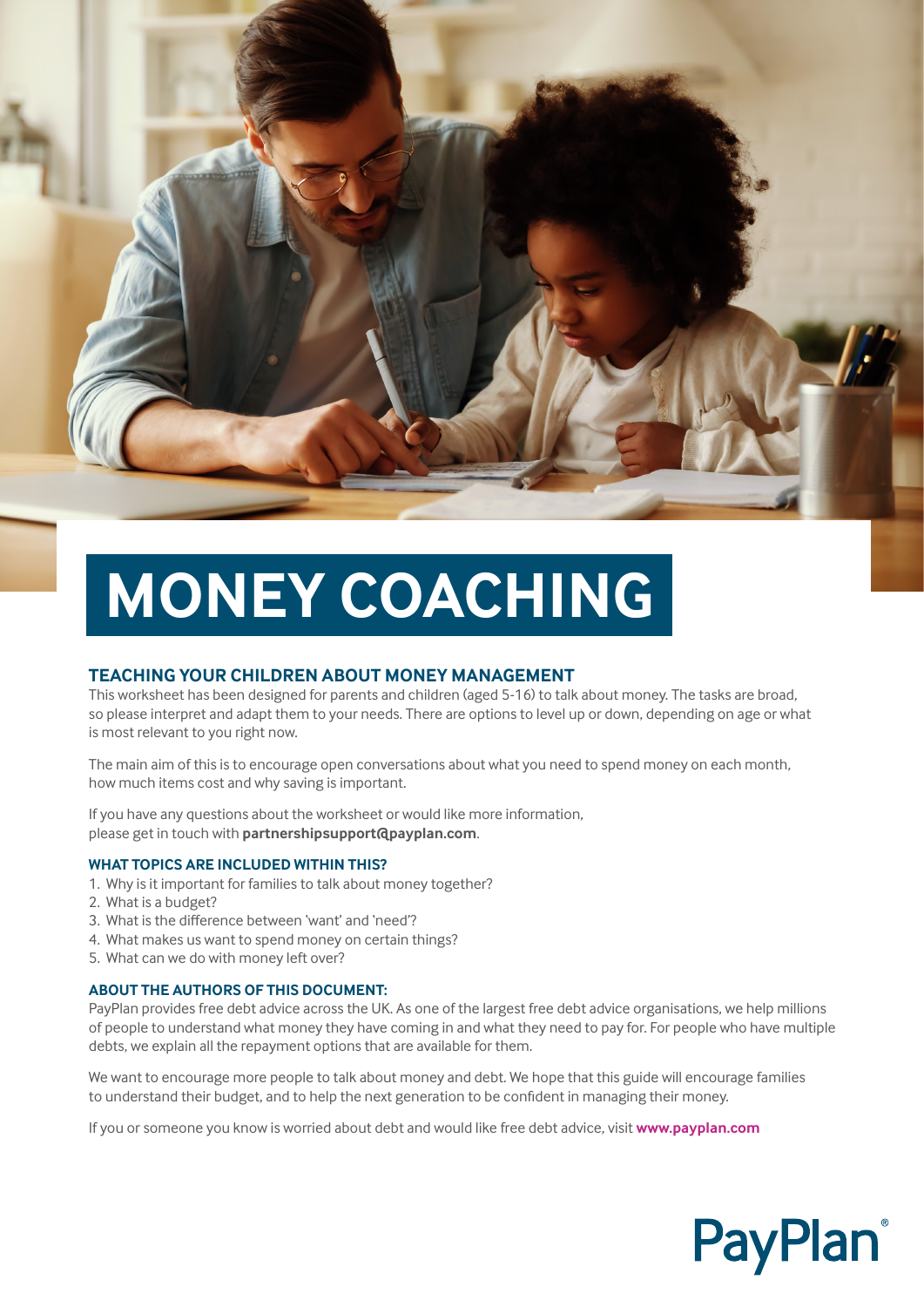#### **MONEY MANAGEMENT IN FIVE TASKS: 1.WHY IS IT IMPORTANT FOR FAMILIES TO TALK ABOUT MONEY TOGETHER?**

#### **READ TOGETHER**

Being confident to speak up about money can help people to have good spending habits. Lots of things that we take for granted like our home, playing games or watching our favourite TV shows are all paid with the money that we have coming in. If you spend more than you have, then you could find yourself in debt.



**TASK 1:** Write a list of all the items and activities that your household spends money on each month.

**LEVEL DOWN:** If you have a very young child, encourage conversation around what they enjoy doing each month. Then, ask if that is something that is free or that you need to spend money on in order to do it. For example, going to playgroup or watching Peppa Pig.

LEVEL UP: If your child is feeling more confident with this task, then try working separately at first. Parents can make one list of everything that you pay for each month, and children can write a separate list of everything you think needs paying for each month. Then, compare!



**TASK 2:** Now, working together, rank your lists from what costs the most money to what costs the least. Does it cost more to go swimming or to pay for Netflix?

**TEACHER NOTE:** Depending on age, this is an opportunity to explain where money is spent each month, are they thinking about food, hobbies, travel, or the costs for running the home?

#### **2. WHAT IS A BUDGET?**

#### **READ TOGETHER**

You might hear people say, "we need to budget" or "do you know what your budget is?" But, what does that really mean?

Well, when we speak about 'budget', we mean knowing the **total amount of all the money you have coming in and the total amount of all the money you need to spend.** Once you know everything that you need to pay for, you can see how much money you have left over for treats or to put into savings.



**TASK 1:** Let's work as a family here – can you work out together your monthly household budget? Have a look at **[PayPlan's monthly budgeting planner](https://www.payplan.com/wp-content/uploads/2019/03/budgeting-planner-and-guide.pdf)** or create your own!

**LEVEL DOWN:** Instead of focusing on how much items cost, use this task to find out where your child thinks money comes from and what we need to pay for – do we get water for free, who pays for our food...?

**LEVEL UP:** If your child has a good concept of money, let them say how much they think goes into each budget box first, like what rent costs, what we earn etc. Is it vastly different?

**TEACHER NOTE:** This task gives you an opportunity to highlight why it's important that we keep track of spending and why sometimes we need to say 'no' to stay within budget.

**PayPla**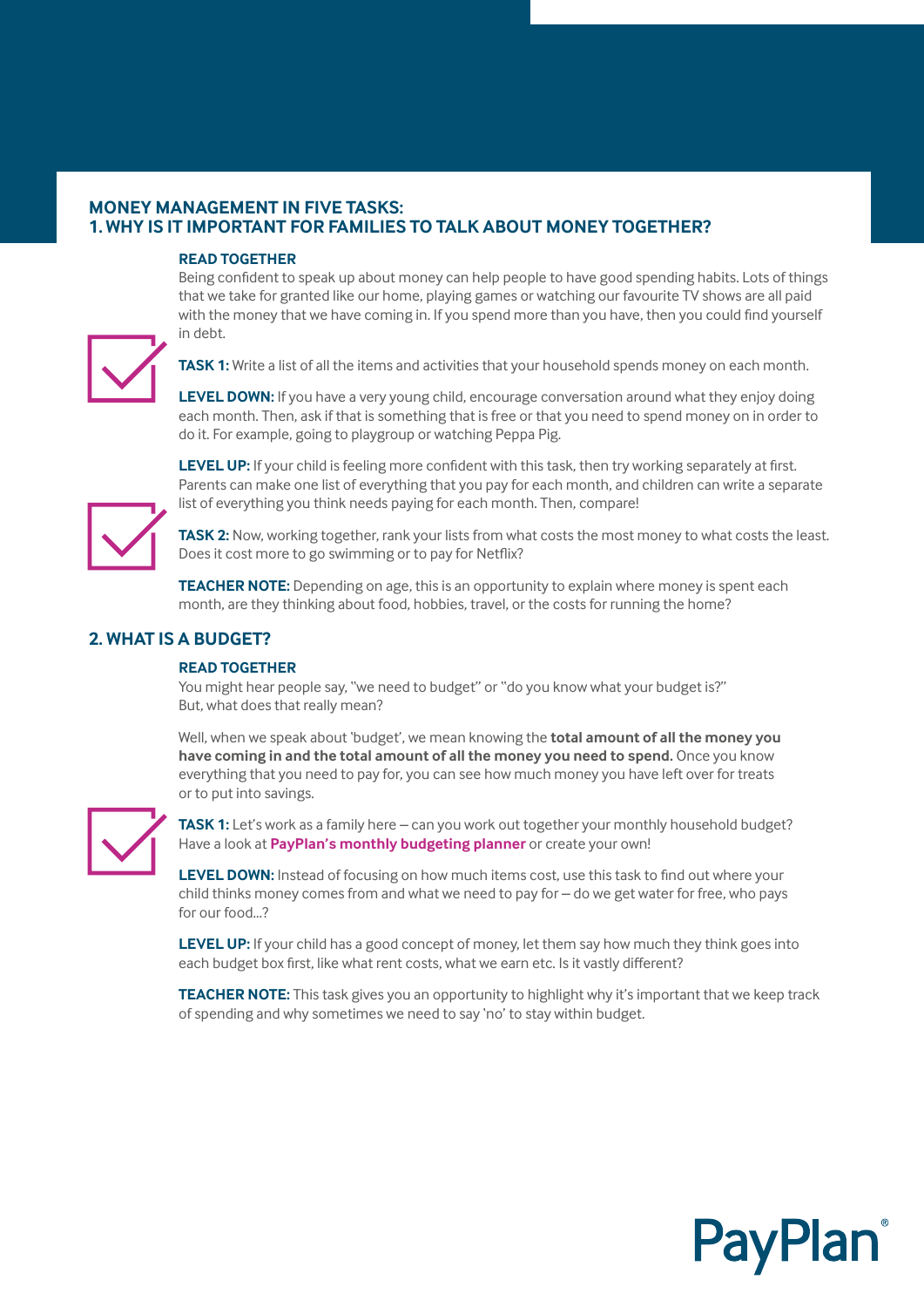#### **3. WHAT IS THE DIFFERENCE BETWEEN 'WANT' AND 'NEED'?**

So, we've worked out what our household spends money on each month. Sometimes, we can mix up the things that we want in life and the things that we need.



**TASK 1:** Working together, write a list of all the things that you **need** in life and all the things that you **want** in life. Talk about why you put them under 'want' or 'need' as you go.

**LEVEL DOWN:** Instead, talk about what you like doing. Parents, you can talk about whether that's something we need to do, or if it's something we want to do.

**LEVEL UP:** Parents versus children – write separate lists and after 5-10 minutes, talk through your lists with each other. **Extra points** – can you explain the difference between want and need?

**TEACHING POINT:** Explain that it's fine to want things in life, but that this task is about showing the difference between things we need to spend money on, and that the extras really are a treat. Sometimes, we need to save up for quite a long time for those extra items.

#### **4. WHAT MAKES US WANT TO SPEND MONEY ON CERTAIN THINGS?**

Do we always know why we want certain toys, clothes or like certain brands? Friends, celebrities and families can often talk to each other about certain products or brands. This will give you the confidence to say whether you think brands are always best…



**TASK 1:** Work out what are our favourite things are and why!

**LEVEL DOWN:** What's your favourite treat, TV show or toy? Why do you like these things, and would it matter if it came in a different package?

**LEVEL UP:** Are brands important when we choose things? Do you think that brands make items 'better' and why?

**TEACHING POINT:** Think about food, toys, songs, shows. Why do we choose some brands over others? Here's an opportunity to explain that, often, clothes, food and other products are just as good as each other, but adverts and 'pester power' from friends and the media can sway us to thinking we 'need' more expensive things to have the best.

#### **5. WHAT CAN WE DO WITH MONEY LEFT OVER?**

Now we have a better idea of what it costs to run our household and what we need and want to spend our money on, let's think about what we can do as a family to make the best use of the money that is left over.



**TASK 1:** Make a list of the things that you would like to save up for as a family. Then, think about what you could stop spending money on to help reach these goals.

LEVEL DOWN: What do we want to do over the next year? It may be that you'd love to learn to ride a bike or start a little vegetable garden.

**LEVEL UP:** Remember, parents are in control of the finances. If you are old enough to get pocket money, then make an extra list of what you would like to save for with your pocket money.

**TEACHER NOTE:** It could be fun to keep a visual reminder in the house of how much money you have saved. This can be a good tool to use if someone in the house would like to spend money on something outside of your budget so you can be reminded of what that may mean in the future.

**PayPlan** 



PayPlan is a trading name of Totemic Limited. Totemic Limited is a limited company registered in England, Company Number: 2789854. Registered Office: Kempton House, Dysart Road, PO Box 9562, Grantham, Lincolnshire NG31 0EA. Totemic Limited is authorised and regulated by the Financial Conduct Authority. Financial Conduct Authority Number: 681263. Totemic, the Totemic logo, PayPlan and the PayPlan Logo are all trademarks of Totemic Limited.